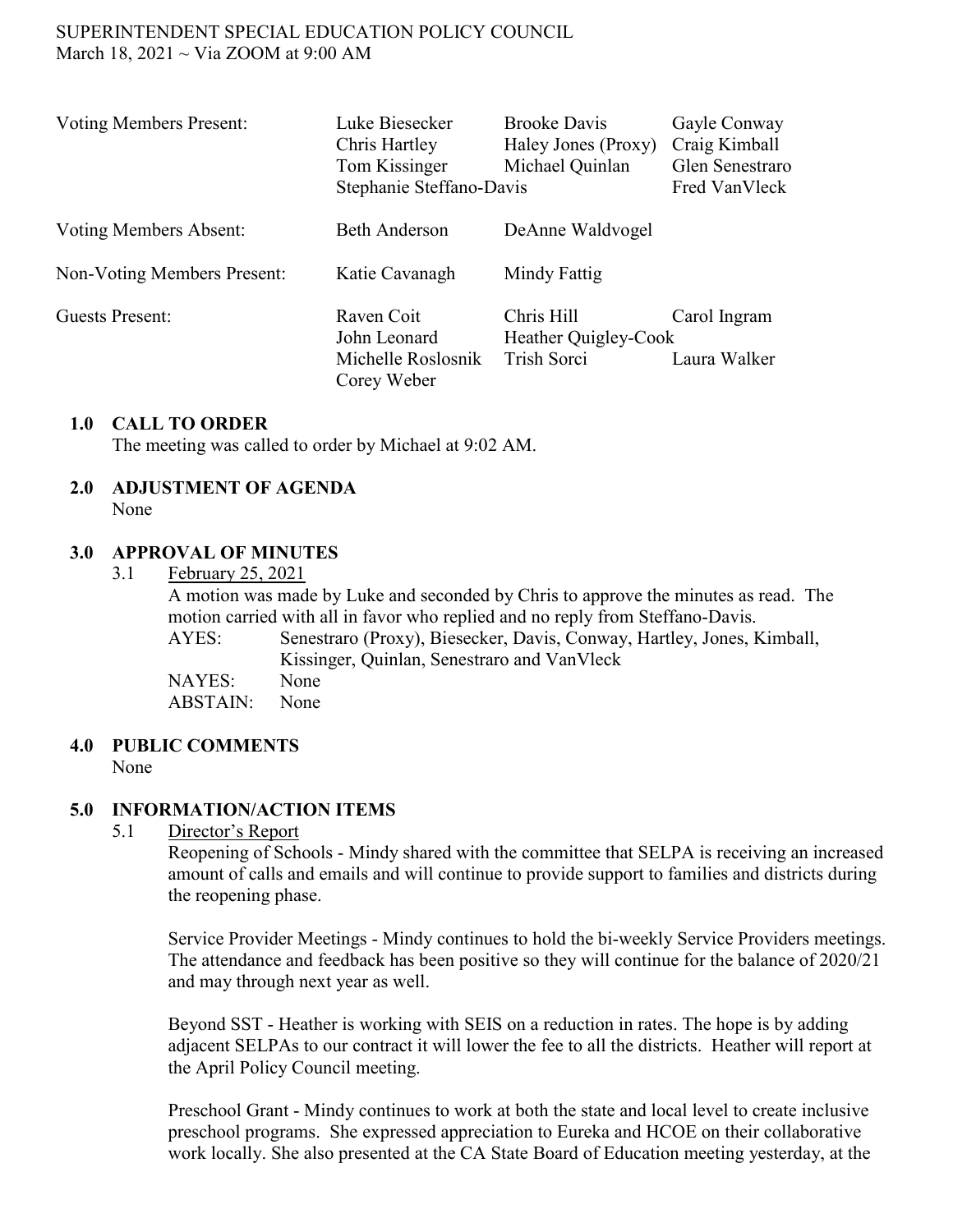request of the CA State Special Education Director, highlighting the work in Humboldt County on inclusive preschools and collaboration between grant partners and outside agencies.

SEAAC – The committee will meet this afternoon with a few topics including the new SEIS data dashboard. Mindy shared with the Policy Council the dashboard, EDDS on SEIS, which the LEAs now have access to with the usual SEIS login. She encouraged the Superintendents to look at the data and explained its uses. Mindy will send out more information following the council meeting.

June Meeting – Mindy asked to schedule a June meeting in case the budgets need revisions again. June Policy Council Meeting scheduled for June 17.

Fiscal Ad Hoc – Mindy and the council members encouraged the districts to have their Business Manager join the Fiscal Ad Hoc. Teresa will send the invite to the Superintendents to share with their Business Managers. If anyone wishes to participate, let Mindy know and an invite will be sent directly.

# 5.2 Ad Hoc Reports

- 5.2.1 Fiscal Ad Hoc Report
	- The Ad Hoc met Tuesday to discuss the budgets presented to the council today.

Moving forward the Ad Hoc will review:

- Motor Pool, which Mindy thanked Corey and Chris for reducing the allocation for 2020/21 for a savings of nearly \$40,000.
- Behaviorist Bank of hours for LEA
- SELPA building purchase
- Mental Health funding and scenarios of use
- RTC reimbursement formula
- TLC support

## 5.3 Legislative Advocacy Updates

Mindy updated the council with a few bills the state SELPA and Mindy are keeping an eye on.

- AB 552 Integrated School-Based Behavioral Health Partnership Program.
- AB 555 Special education: Assistive technology devices
- AB 586 Pupil health: mental health services: funding
- SB 237 Special Education: dyslexia risk screening
- SB 692 LCAP: least restrictive environment added to dashboard

Mindy is also working with Tanya Lieberman through the State SELPA Association on a bill regarding learning loss mitigation and ADR. Bill should be out in the next week or so.

## 5.4 SELPA Budgets

5.4.1 2020-21 Budget Revisions

Carol reviewed the budgets with the council, explaining the new format and revisions including Low Incidence increase in funding to offset the chargeback to the LEAs, and Mental Health funds. Mindy reminded the council that COVID closures caused a tremendous reduction of services out to the district and therefore the budget took a hit covering the mental health staff. She encouraged LEAs to reach out to SELPA if they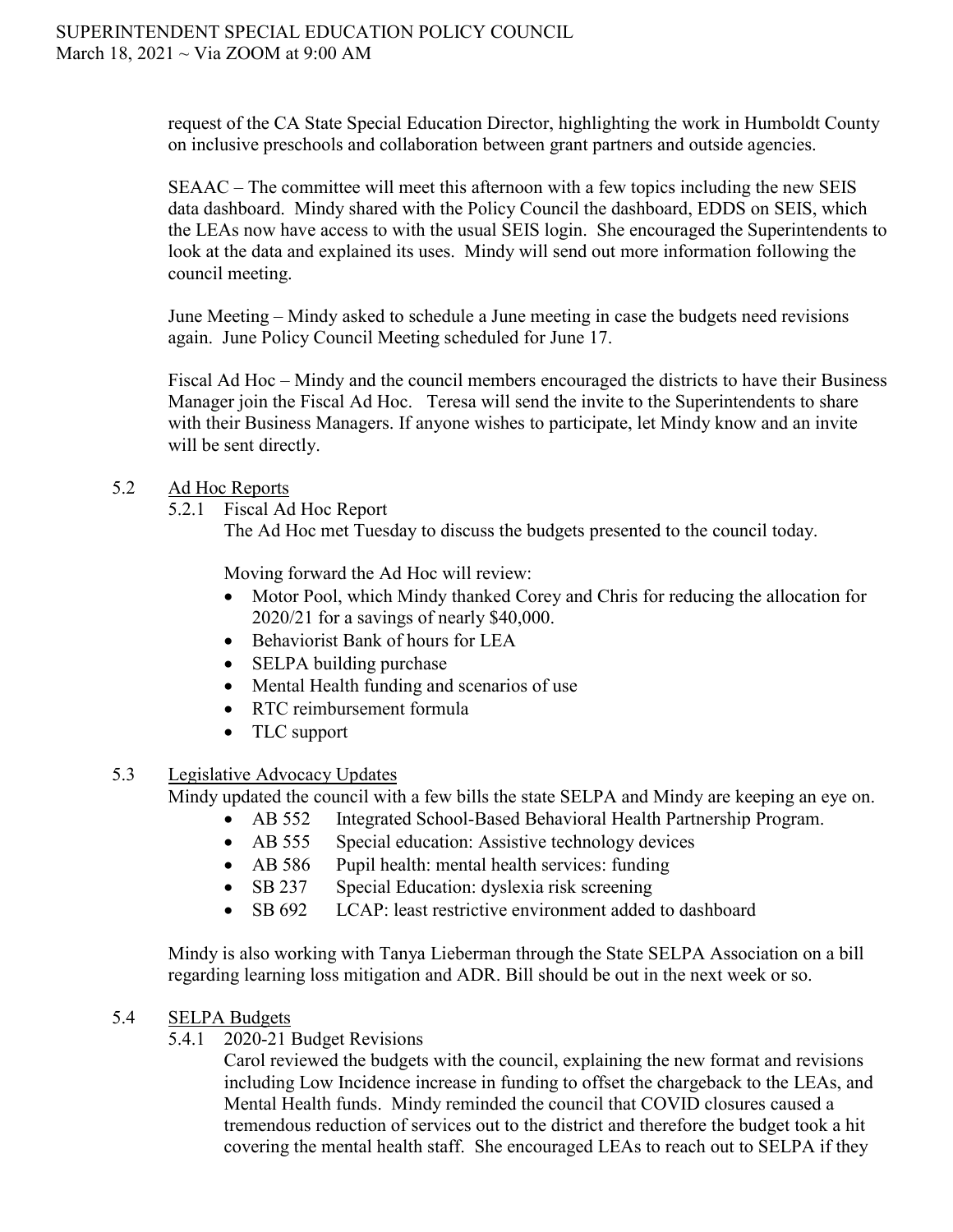need support during the reopening's. If interested, contact Mindy and she will provide assistance with staff availability and coding appropriately.

A motion was made by Glen and seconded by Tom to approve the 2020/21 Budget revisions. The motion carried with all in favor of those who replied. There was no reply from Steffano-Davis.

AYES: Senestraro (Proxy), Biesecker, Davis, Conway, Hartley, Jones, Kimball, Kissinger, Quinlan, Senestraro and VanVleck NAYES: None ABSTAIN: None

5.4.2 2021-22 Budget Projections

Carol reviewed the budgets with the council, including the formula for hourly rates on the Behaviorist and BSA when contracted to the LEAs. Mindy explained that for these chargeback programs, Del Norte is not including in the allocation of a bank of free hours and nor are they part of the OTT charges that fund that program as it is Humboldt Only OTT so there is not contribution to the chargeback programs by Del Norte that only Humboldt County schools utilize. A thorough review is in process to see if the RTC set aside amount should be lowered to increase local supports. This will be part of the upcoming Fiscal Ad Hoc agenda, as well as requested by Glen that Fiscal Ad Hoc look at increasing fiscal support to incentivize districts to open/operate a regional TLC program.

A motion was made by Craig and seconded by Brooke to approve the projected 2021/22 budgets. The motion carried with all in favor of those who replied. There was no reply from Steffano-Davis.

AYES: Senestraro (Proxy), Biesecker, Davis, Conway, Hartley, Jones, Kimball, Kissinger, Quinlan, Senestraro and VanVleck NAYES: None ABSTAIN: None

#### 5.5 LEA Services Provided During COVID

Mindy explained that she was asked to add this item as an ongoing agenda allowing time to discuss services during COVID closures. There were no questions or comments from the members.

## **6.0 COMMUNICATIONS**

Chris shared with the members that the Grand Jury report from several years ago has been passed on to the state Attorney General. While HCOE and SELPA both responded that the report was unfounded and inaccurate, the past Grand Jury members felt the need report again. If there is any further action regarding the report he will pass along to the council.

Chris praised the council and SELPA regarding the effective response to the SELPA internal Review completed several years ago. He stated that the two areas of greatest concern were the development of clearer fiscal reporting and increasing MTSS among the county and SELPA. Both of which he feels were accomplished. At some point, when things settle, it would be good to look at the review once again to see if the recommendation have been met.